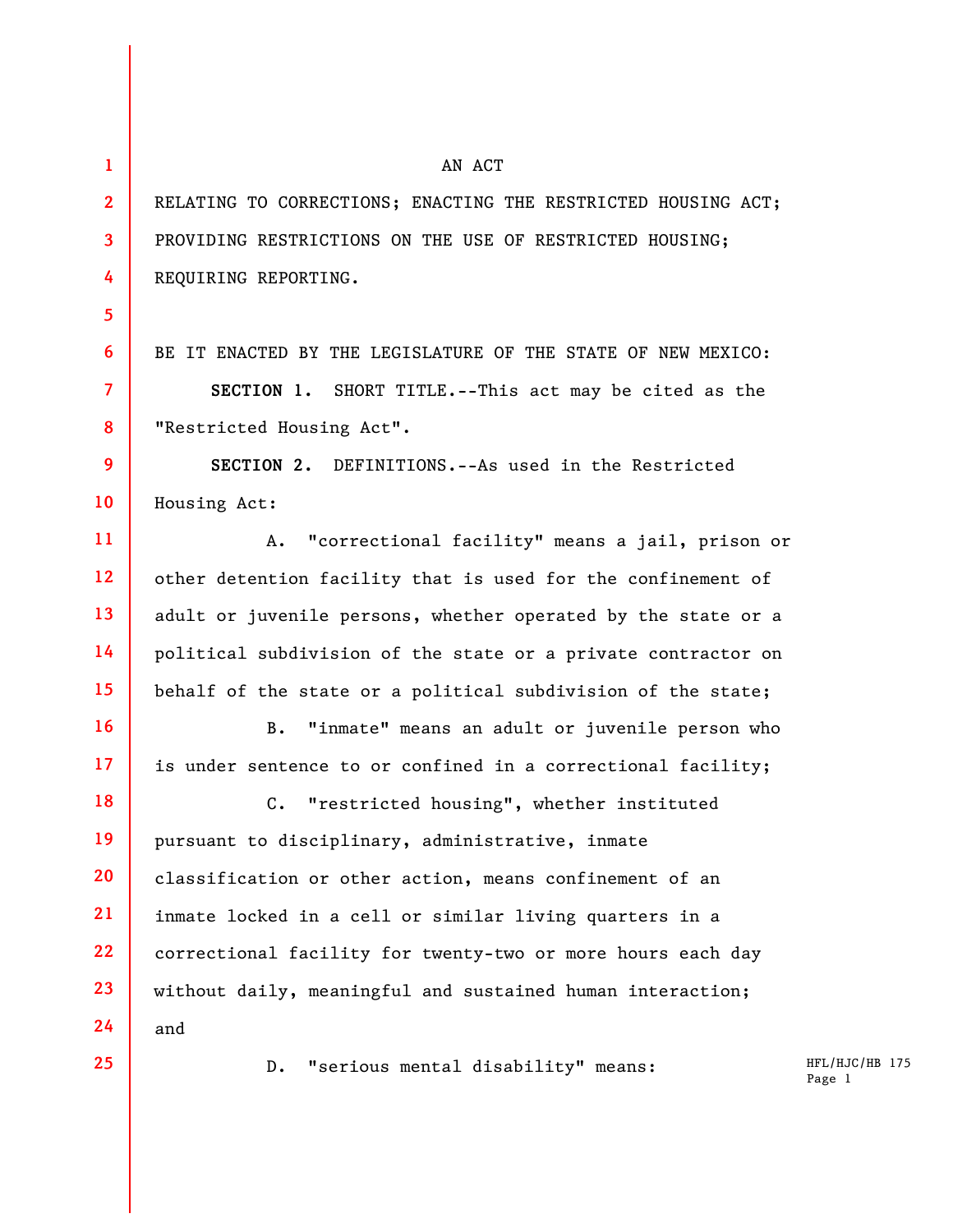HFL/HJC/HB 175 Page 2 **1 2 3 4 5 6 7 8 9 10 11 12 13 14 15 16 17 18 19 20 21 22 23 24 25**  (1) a serious mental illness, including schizophrenia, psychosis, major depression and bipolar disorder; or (2) having a significant functional impairment along with a brain injury, organic brain syndrome or intellectual disability. **SECTION 3.** RESTRICTIONS ON THE USE OF RESTRICTED HOUSING--JUVENILES AND PREGNANT WOMEN.-- A. An inmate who is younger than eighteen years of age shall not be placed in restricted housing. B. An inmate who is known to be pregnant shall not be placed in restricted housing after the first five days of the inmate's confinement. **SECTION 4.** RESTRICTIONS ON THE USE OF RESTRICTED HOUSING--INMATE WITH SERIOUS MENTAL DISABILITY.--An inmate with a serious mental disability shall not be placed in restricted housing; provided that: A. the inmate: (1) is known by the correctional facility to have been diagnosed by a qualified health care professional as having a serious mental disability; or (2) is clearly exhibiting: (a) self-injurious behavior; (b) delusions; (c) suicidal behavior; or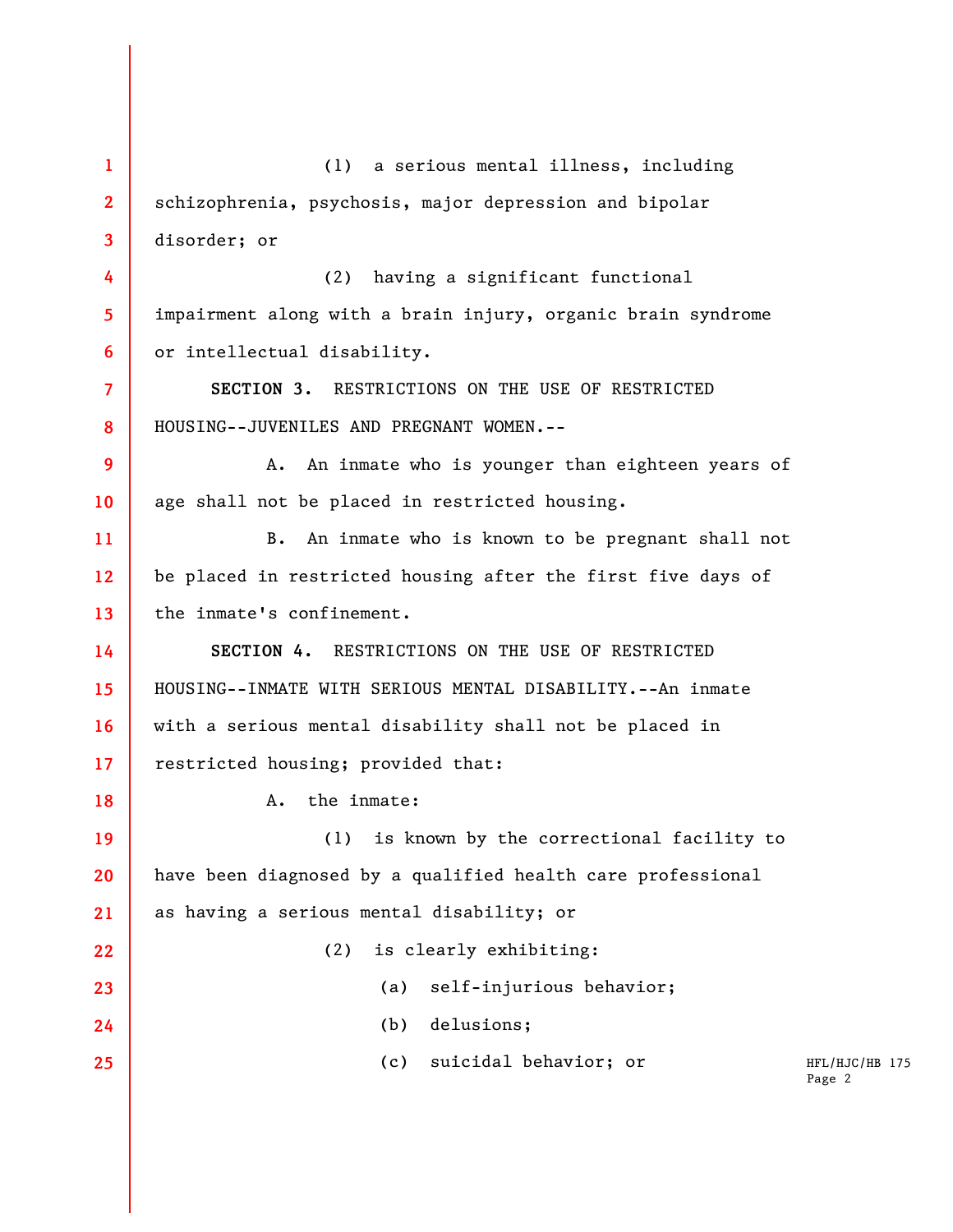HFL/HJC/HB 175 Page 3 **1 2 3 4 5 6 7 8 9 10 11 12 13 14 15 16 17 18 19 20 21 22 23 24 25**  (d) grossly abnormal and irrational behaviors; B. the restriction on placement in restricted housing shall not apply: (1) if a health care professional determines that an inmate exhibiting a behavior described in Paragraph (2) of Subsection A of this section does not have a serious mental disability; or (2) during the first five consecutive days of the inmate's confinement in the correctional facility; and C. if a warden, jail administrator or person in charge of a correctional facility finds that an inmate with a serious mental disability: (1) needs to be placed in restricted housing to prevent an imminent threat of physical harm to the inmate or another person, the inmate may be placed in restricted housing for no longer than forty-eight hours, and the warden, jail administrator or other person in charge of a correctional facility shall: (a) make a written record of the facts and circumstances that necessitated the inmate's placement in restricted housing; (b) prepare a written action plan describing how the facility will transition the inmate out of restricted housing at the earliest opportunity; and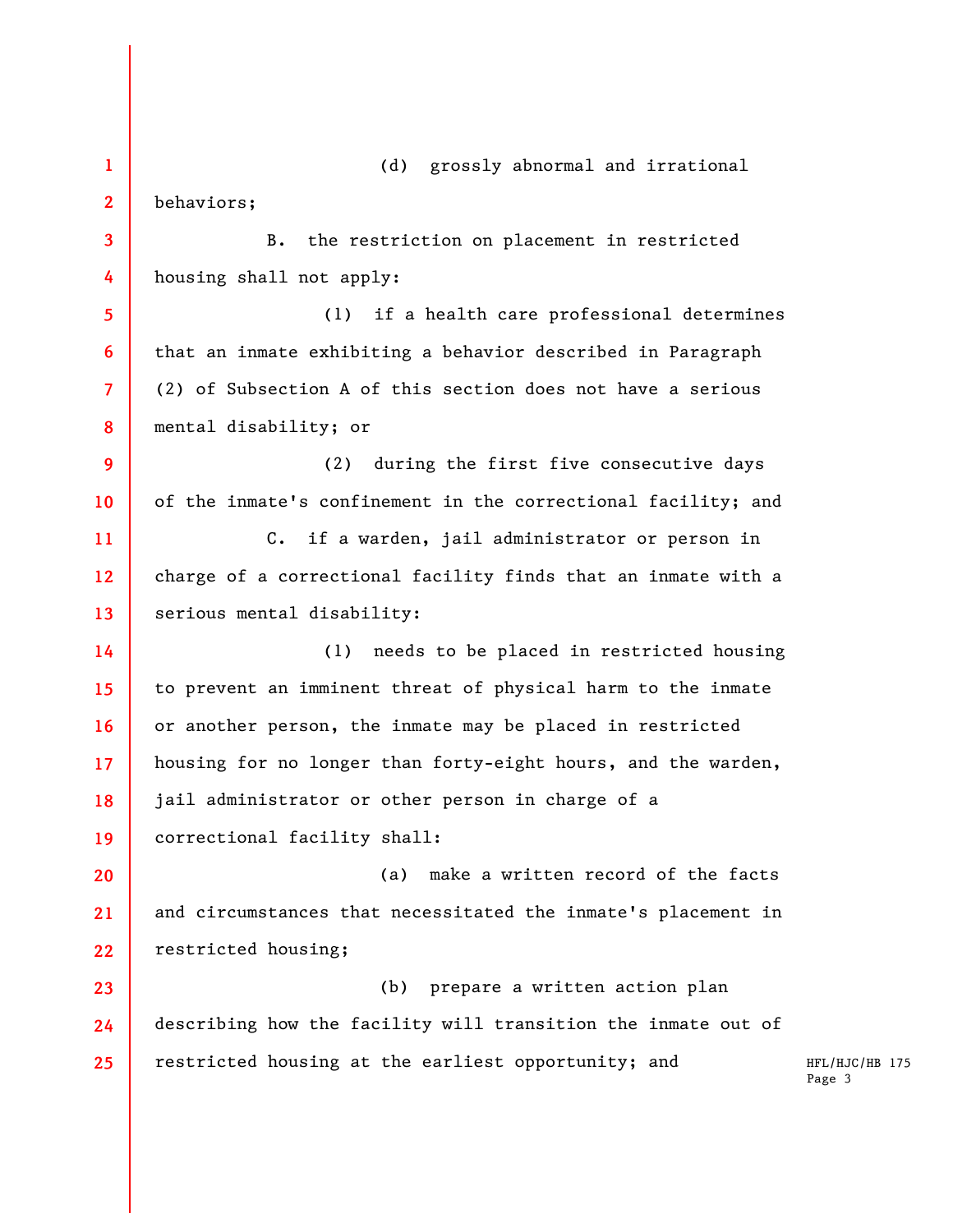HFS/HJC HB 175 Page 4 **1 2 3 4 5 6 7 8 9 10 11 12 13 14 15 16 17 18 19 20 21 22 23 24 25**  (c) notify the facility's medical professional in writing that the inmate was placed in restricted housing in accordance with this subsection; or (2) poses an extreme and ongoing threat of physical harm to another person, the inmate may be placed in restricted housing for longer than forty-eight consecutive hours only if: (a) the inmate is placed in restricted housing for the shortest possible time period and under the least restrictive conditions practicable; (b) the facility makes a good faith effort to provide regular access to medical and mental health care for the inmate; and (c) the warden, administrator or person in charge of the facility prepares a written action plan that includes a time line and that describes how the facility will transition the inmate out of restricted housing at the earliest opportunity. **SECTION 5.** CORRECTIONAL FACILITIES--TRANSPARENCY AND REPORTING.--Every three months, every correctional facility shall: A. produce a report that includes: (1) the age, gender and ethnicity of every inmate who was placed in restricted housing during the previous three months, including every inmate who is in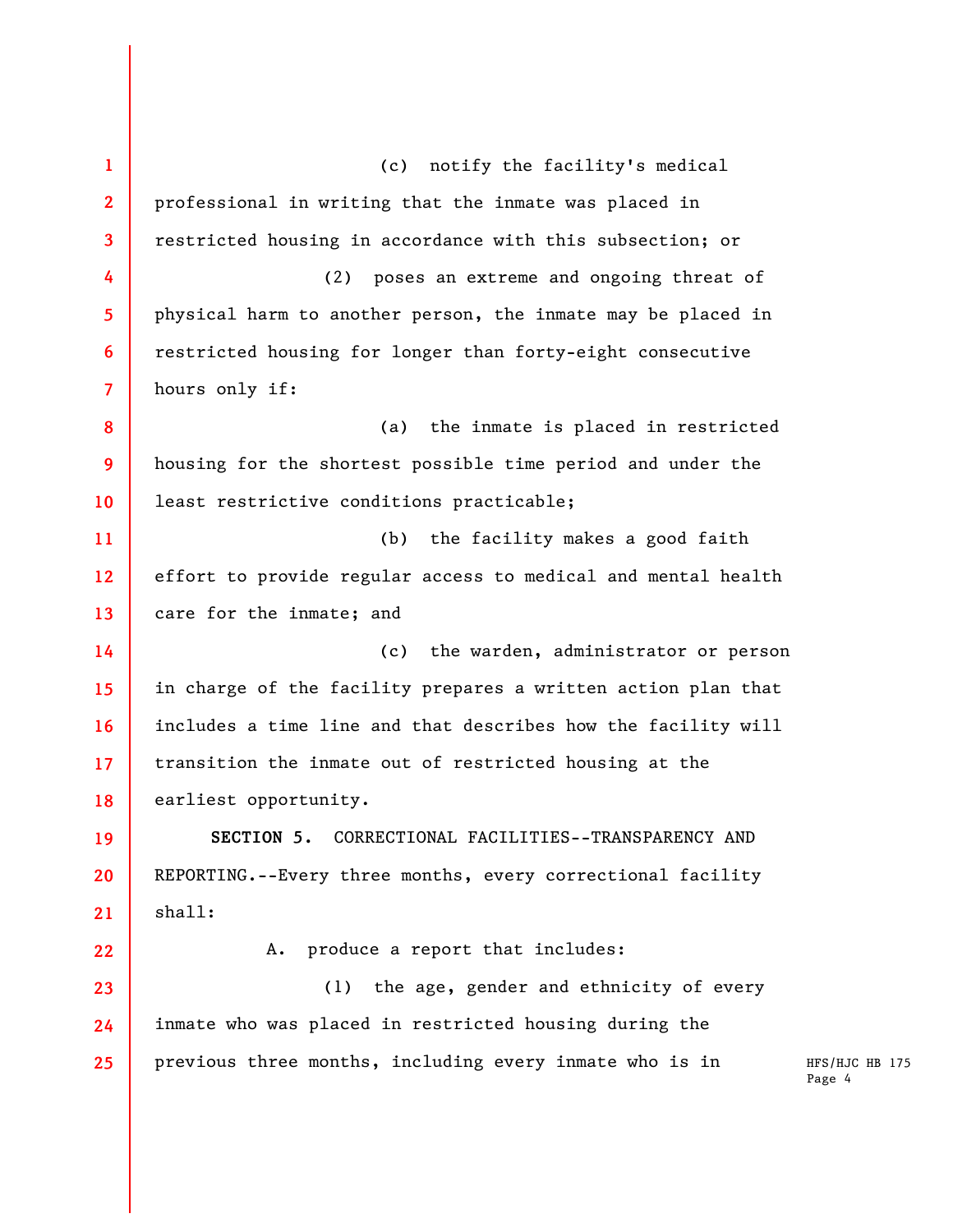**1 2 3 4 5 6 7 8 9 10 11 12 13 14 15 16 17 18 19 20 21 22 23 24**  restricted housing at the time the report is produced; (2) the reason restricted housing was instituted for each inmate listed in the report; and (3) the dates on which each inmate was placed in and released from restricted housing during the previous three months; and B. submit a report prepared in accordance with Subsection A of this section to: (1) the legislature, if the correctional facility is a prison; and (2) the board of county commissioners of the county in which the correctional facility is located, if the facility is a jail. **SECTION 6.** PRIVATE CORRECTIONAL FACILITIES-- ANTICORRUPTION AND REPORTING.--Every three months, every private correctional facility shall submit to the board of county commissioners of the county in which the private correctional facility is located and to the legislature a report of all monetary settlements that were paid to inmates or former inmates as a result of lawsuits filed by the inmates or former inmates against the private correctional facility or its employees. **SECTION 7.** REPORTS FILED WITH LEGISLATIVE LIBRARY.--On the date that a report is submitted to a board of county commissioners pursuant to Section 5 or 6 of the Restricted

**25** 

HFS/HJC HB 175 Page 5